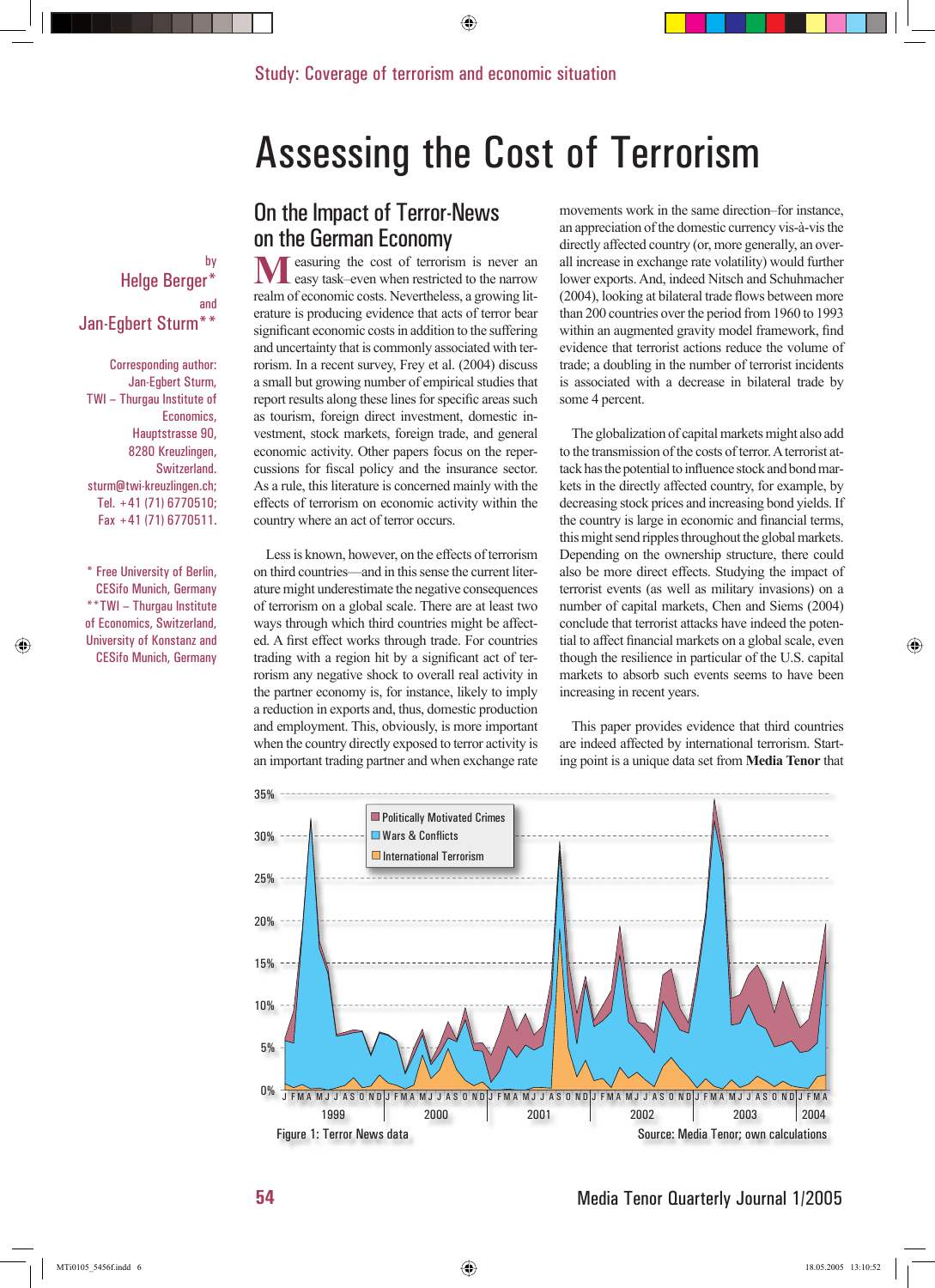#### Study: Coverage of terrorism and economic situation

◈

measures the intensity of media coverage of terrorist events in Germany. Figure 1 reports the number of news reports on terror-related activities broadcasted on major German television networks in four of the more important nationally broadcasted news shows– **ARD Tagesschau**, **ARD Tagesthemen**, **ZDF Heute, ZDF Heute Journal**–relative to all news reports covered. The news reports have been classified based on content into three categories: (i) international terrorism, (ii) war and conflicts, and (iii) politically-motivated crimes. The sample period extends from January 1999 until April 2004, thus, including the events of September 11, 2001. The original information is collected on a daily basis but was transformed into monthly frequency to match our economic data.

**Figure 1** shows that reporting on wars and conflicts is more frequent than on politically motivated crimes and international terrorism, but news falling into the latter two categories visibly add to the variance of the aggregate. Even though there is no systematic correlation between the three series (no correlation coefficient exceeds  $0.15$ ), there are indications that all three react to events such as September 11, 2001 and the military conflicts in Afghanistan and Iraq.

While the media data obviously reflects real-world events (for instance, the military conflicts in Kosovo, Afghanistan, Iraq, as well as the September 11 attacks are all notable in Figure 1), they have a number of advantages over event-based measures of terrorist activity when it comes to third country effects. Third countries, by definition, do not directly suffer from these events. They might, however, be affected through trade and global capital market effects. The likelihood of such indirect effects should be reflected in the media attention given to these events. Thus, terrorist events are likely to capture a larger share of the news when they occur in a country that, from a strictly national perspective, is more important in terms of trade and financial market size.

Moreover, using media data as an indicator might allow us to establish another third-country effect of international terrorism working through expectations. When terror news gets more frequently reported in major newscasts, this could have a dampening effect on the general sentiment of agents in the economy. And indeed, as we will discuss in some detail below, there is reason to believe that business cycle expectations play an important role in explaining the impact of terror on third countries.

A first approach to gauge the impact of terror events on the German economy is based on a standard VAR approach including German monthly real industrial production (monthly year-on-year growth), the DAX stock market index (level), and ifo business climate expectations, a forward-looking indicator or real activity, as well as–as a first step–the sum of all news reports on wars and conflicts, politically motivated crimes, and international terrorism in percent of overall news (see Figure 1). The VAR allows a dynamic description of the data by explaining each economic variable by its past, developments in terror news, and developments in all other economic variables. The evolution of terror news is modeled as an exogenous AR-process that depends only on its own past values and is independent from economic variables. In addition, the euro-dollar exchange rate and the oil price (in U.S. dollar) are included as endogenous variables, allowing, among other things, for indirect effects of terror news through the exchange rate channel. Selection of the general lag structure of the model is based on likelihood ratio tests.

The top panel of **Figure 2** shows that a terror news shock–that is, an increase in terror news that is not predicted by the model–has negative immediate effect on industrial production after the impact period that remains significant for almost a full year. Moreover, we also find significant, yet somewhat more short-lived, negative effect on the ifo business expectations indicator and the DAX stock market index, with both series' rebounding into after about half a year. The latter two results are relevant for the overall impact of terror news on real activity because of business expectations and, to a lesser degree, the DAX impact industrial production (middle and lower panel, Figure 1). In other words, there is room for indirect effects of terror news on real activity working through financial markets and business sentiment. There is only very weak evidence for indirect effects operating through the exchange rate channel (or oil prices, for that matter).

A more detailed analysis reveals that the immediate effects as well as the indirect effects of the composite "all terror news" indicator is mostly driven by news on international terrorism and news on war and conflicts, while politically motivated crimes hardly matter for either industrial production, DAX or ifo expectations. It is also interesting to note that international terror news has by far the shortest impact lag, while news on wars and conflict affect, for instance, industrial production only with some delay.

A problem with the symmetric VAR model might be that it is inefficient in econometric terms and interpretation of individual equations and coefficients is

⊕

◈